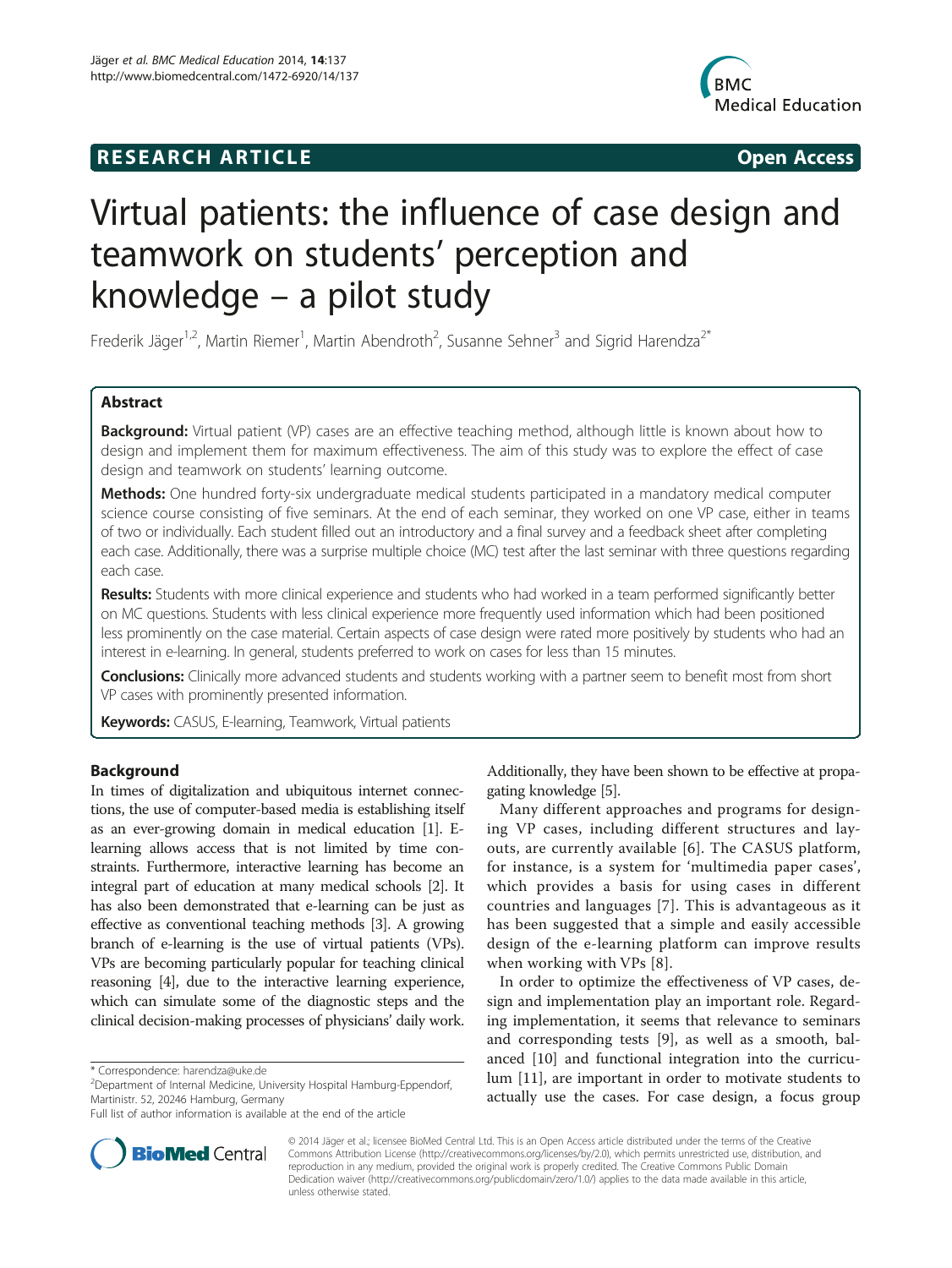study conducted by Huwendiek et al. [[12](#page-7-0)] identified important aspects to consider and offered suggestions on how to optimize the design of VPs, also stating that these findings could be followed up in quantitative studies.

Another important aspect is teamwork, which has been shown to activate learners and to enhance knowledge [[13](#page-7-0)] and, therefore, might also be relevant for learners' motivation and retention of knowledge when working with VPs. In a study by Edelbring et al. [[14](#page-7-0)], students reported a perceived benefit to their clinical reasoning skills from working on VP cases with a partner and discussing their patient management approaches. Furthermore, motivation has been identified as being a dependent variable influenced by autonomy [[15](#page-7-0)], which is also a necessary skill when working on VP cases. However, in one survey among students working with VPs, up to 86% of the participants preferred to work in teams or at least had no preference towards individual work [[16](#page-7-0)].

With this study, we attempted to identify aspects of case design, as well as aspects of working with VP cases, which might affect students' perception of and learning success with VP cases. We designed and implemented five VP cases, where three main design aspects (narrative style, question type, question content) from the literature [\[12\]](#page-7-0) were modified between cases, and students either worked alone or with a partner in order to answer the following research questions: Is a particular version of these three design aspects of VP cases favoured by students? Does working on a VP case together with a partner result in a better learning outcome? We hypothesize that certain aspects of VP case design are favoured by students and that teamwork will lead to greater retention of knowledge.

## Methods

## Virtual patients

Five patient cases were created using the e-learning authoring system CASUS [\[17\]](#page-7-0), which offers a flashcardstyle interface. Each card supports a text body, a media element (e.g. for radiographs, lab results or short videos), an interactive question, and an answer comment, as well as an additional 'expert comment'. This design offers the opportunity to have optional, in-depth information based on the user's needs: Terms and abbreviations can be explained through 'mouseover' pop-ups, hyperlinks can provide further information, answer comments explain what is correct or important and the 'expert comment' offers an overview or specific details on certain topics. Each case consisted of six to nine interactive cards and was designed for students to complete within 30 minutes time, when working rigorously. All cases were based on the files of real patients and featured the following

diseases: hepatitis (case 1), pneumothorax (case 2), hypocalcaemia (case 3), mechanical ileus (case 4) and vitamin B12 deficiency (case 5). Cases 1 and 2 are given as samples in Table [1](#page-2-0). For our case design, we used a list of ten criteria postulated to be important for creating a good e-learning case in a qualitative study [[12](#page-7-0)]. While we evenly adhered to most design criteria (as far as the CASUS platform allowed) throughout the cases, we picked three aspects to be presented in two variations: 'focus on relevant learning points', 'authenticity of student task', and 'questions and explanations to enhance clinical reasoning'. For each of these three aspects, one variation was in line with the criteria, while the other deviated. To test 'focus on relevant learning points, we varied the amount of irrelevant text (i.e. 'narrative style'). For 'authenticity of student task' we either had the students write their answers as free text or answer MC questions (i.e. 'question style'). For 'questions and explanations to enhance clinical reasoning' we either asked procedural questions or mere knowledge questions (i.e. 'question type'). Each case contained one variant of each design aspect and the mix was assigned so that no combination of the three aspects occurred twice. For the case feedback sheets, we designed questions to measure how much the students favoured a certain variant. We included general questions regarding 'relevance', 'appropriate use of media,' 'specific feedback' and 'recapitulation of key learning points' in the study in order to gauge the importance and approval of those aspects. The remaining aspects 'appropriate level of difficulty', 'interactivity' and 'authenticity of the webbased interface' were only subject to indirect observation.

## **Questionnaires**

Three types of questionnaires were developed: an introductory survey, a feedback sheet for each case and a final survey with an added 15 question multiple choice test. All questionnaires used a 6-point Likert scale (1 being the lowest value and 6 being the highest value), as well as dichotomous questions and questions with multiple selections. The introductory survey included sociodemographic questions regarding gender, age, current semester, experience with and attitude towards e-learning. The questionnaires were developed by the authors during a brainstorming discussion with the aim of defining factors of possible influence on working with VPs. With the feedback sheet (Figure [1](#page-3-0)) for each case, students were asked whether they worked alone or with a partner, how long they worked on the case and whether they completed it. They were also asked to rate statements regarding the design of the case and their experience working on it on a Likert scale. This questionnaire was developed to assess the changes in case design elements based on the elements for VP cases described by Huwendiek et al. [[12](#page-7-0)]. In the final survey, students were asked about their preferred amount of time to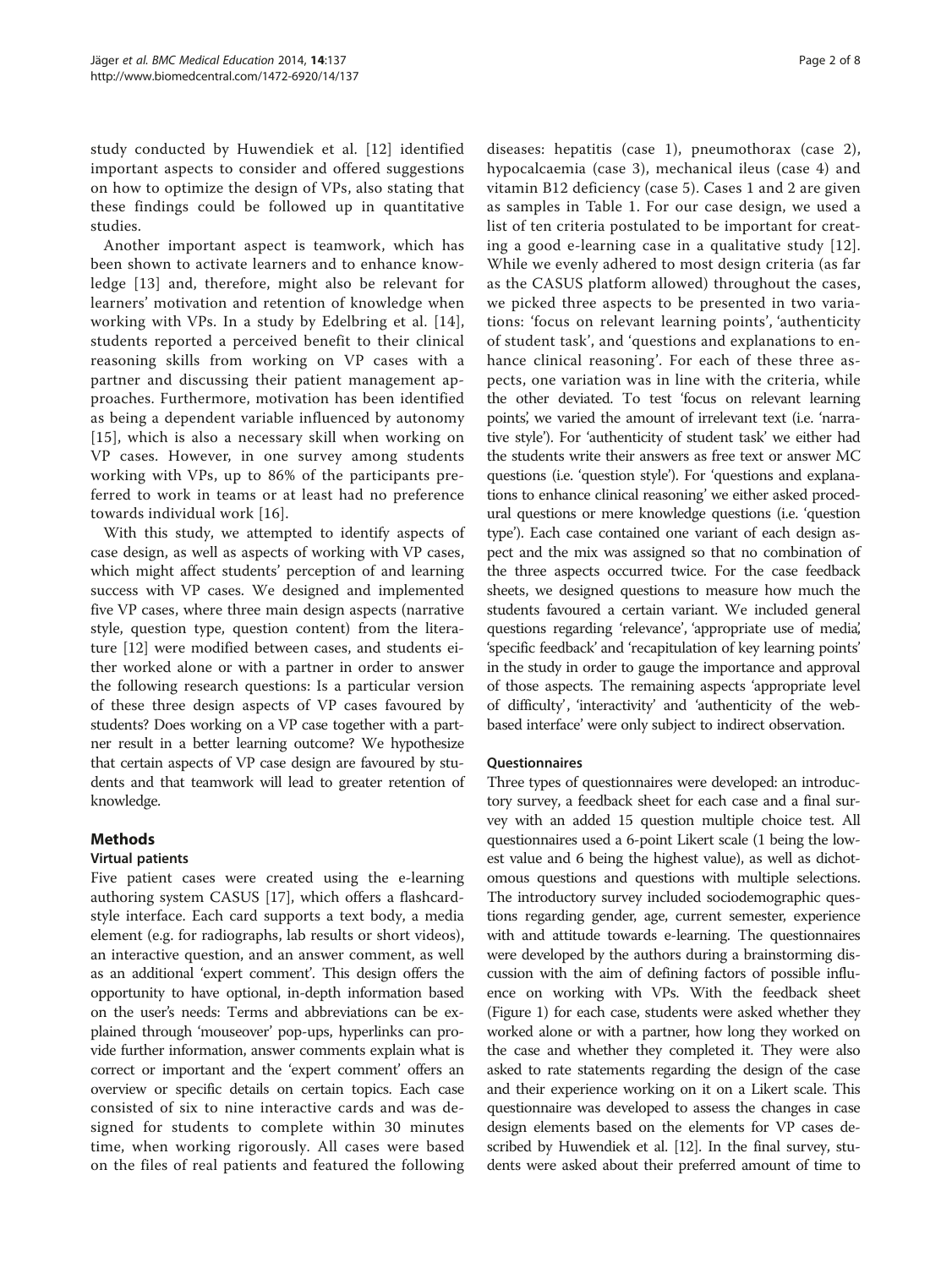#### <span id="page-2-0"></span>Table 1 Case examples

| Aspects                       | Case 1: hepatitis                                                                                                  | Case 2: pneumothorax                                                                                                                                                  |  |  |  |
|-------------------------------|--------------------------------------------------------------------------------------------------------------------|-----------------------------------------------------------------------------------------------------------------------------------------------------------------------|--|--|--|
| Description                   | A patient returns from a trip to Africa with symptoms of an<br>infection.                                          | A passenger on an international flight experiences acute chest<br>pain.                                                                                               |  |  |  |
| Suggested<br>study time       | 30 min                                                                                                             | 30 min                                                                                                                                                                |  |  |  |
| Objectives<br>and<br>outcomes | Students will learn the differential diagnoses, relevant lab results<br>and serum tests for hepatitis.             | Students will learn the first measures for dealing with acute chest<br>pain, as well as causes, symptoms, diagnostics and treatment of a<br>spontaneous pneumothorax. |  |  |  |
| Perspective                   | Case is told from the point of view of a single treating physician.                                                | Case is told from the point of view of a single treating physician.                                                                                                   |  |  |  |
| Narrative style               | Patient is presented using precise descriptions and condensed<br>information.                                      | The case is told like a story, describing the setting and<br>background of the situation beyond necessary information.                                                |  |  |  |
| Media                         | Pictures of physical findings (e.g. jaundice), tables of lab results                                               | Radiology findings, videos on how to place a chest tube                                                                                                               |  |  |  |
| Interactivity<br>use          | Nine MC questions, some with multiple correct answers.<br>'Mouseover' explanations, hyperlinks and expert comments | Eight textboxes to answer questions and compare with the<br>suggested answers. 'Mouseover' explanations, hyperlinks and<br>expert comments                            |  |  |  |
| Question<br>content           | Facts about the disease, lab results and differential diagnoses;<br>can be answered without reading the case       | Diagnostic steps, interpreting findings, how to treat the patient;<br>details which the treating physician would think about in that<br>situation                     |  |  |  |
| Path type                     | Linear (string of pearls)                                                                                          | Linear (string of pearls)                                                                                                                                             |  |  |  |
| Feedback use                  | Explanations regarding the correctness/incorrectness of each MC<br>option                                          | Reference answers and explanations for the users to compare to<br>their own input                                                                                     |  |  |  |
| Expert<br>comment             | Detailed information on jaundice and hepatitis B serology                                                          | Video instructions on placing a chest tube, X-ray studies of<br>pneumothorax                                                                                          |  |  |  |

work on an e-learning case and several questions on qualitative aspects of the case format and how they worked with it. These questions were developed in order to measure further aspects regarding the cases. None of the questionnaires were validated. In addition, students had to unexpectedly answer 15 multiple choice questions, three on the topic of each case. From five answers the only correct or only incorrect answer had to be chosen. Questions only included content provided by the five cases. A sample MC question is given in Table [2.](#page-3-0)

#### Study design and participants

At the Hamburg Medical School, the third, fourth, and fifth years of a six-year medical curriculum include seven different modules of 12 weeks each, which can be completed by the students in any order they choose. Hence, students' knowledge and experience levels can widely vary depending on the number of modules they have already finished. In October 2012, 146 students entered the module 'the head', which includes a course in medical computer science. This course consists of five seminars which are taught in seven groups of about 20 students each and take place in the first five consecutive weeks of this module. Students are randomly assigned to a seminar group at the beginning of the module. For this study, students worked on one of the five newly designed e-learning cases at the end of each seminar, where 30 minutes were dedicated to working with each case. Cases were provided in the order mentioned above.

Every week, the students worked on a case either by themselves or with a partner (about 50% of the students from each group had to work with a partner due to the number of computers available for each group), whereby many alternated between solo and teamwork. Participation was voluntary and anonymous. A member of the Ethics Committee of the Chamber of Physicians, Hamburg, confirmed the innocuousness of the research protocol and written informed consent was obtained from participants. Before working with the first case, students filled out the introductory survey. After each case, a feedback sheet was completed and after the fifth case, the final survey and the multiple choice questions were answered.

## Statistical analysis

Only students who handed in the introductory survey, answered the multiple choice questions and completed at least three case feedback sheets were included in the analysis. This selection was made because in order to receive credits for this course it is mandatory to attend at least three seminars. For comparison, participants with complete data sets were dichotomised with respect to the information about their prior knowledge, namely students in their first clinical semester and students in higher clinical semesters. This was done to account for their different perspectives and skills. For evaluation of the multiple choice test, the scores were divided into five groups (one for each case) with three questions each. To estimate the relationship between the different case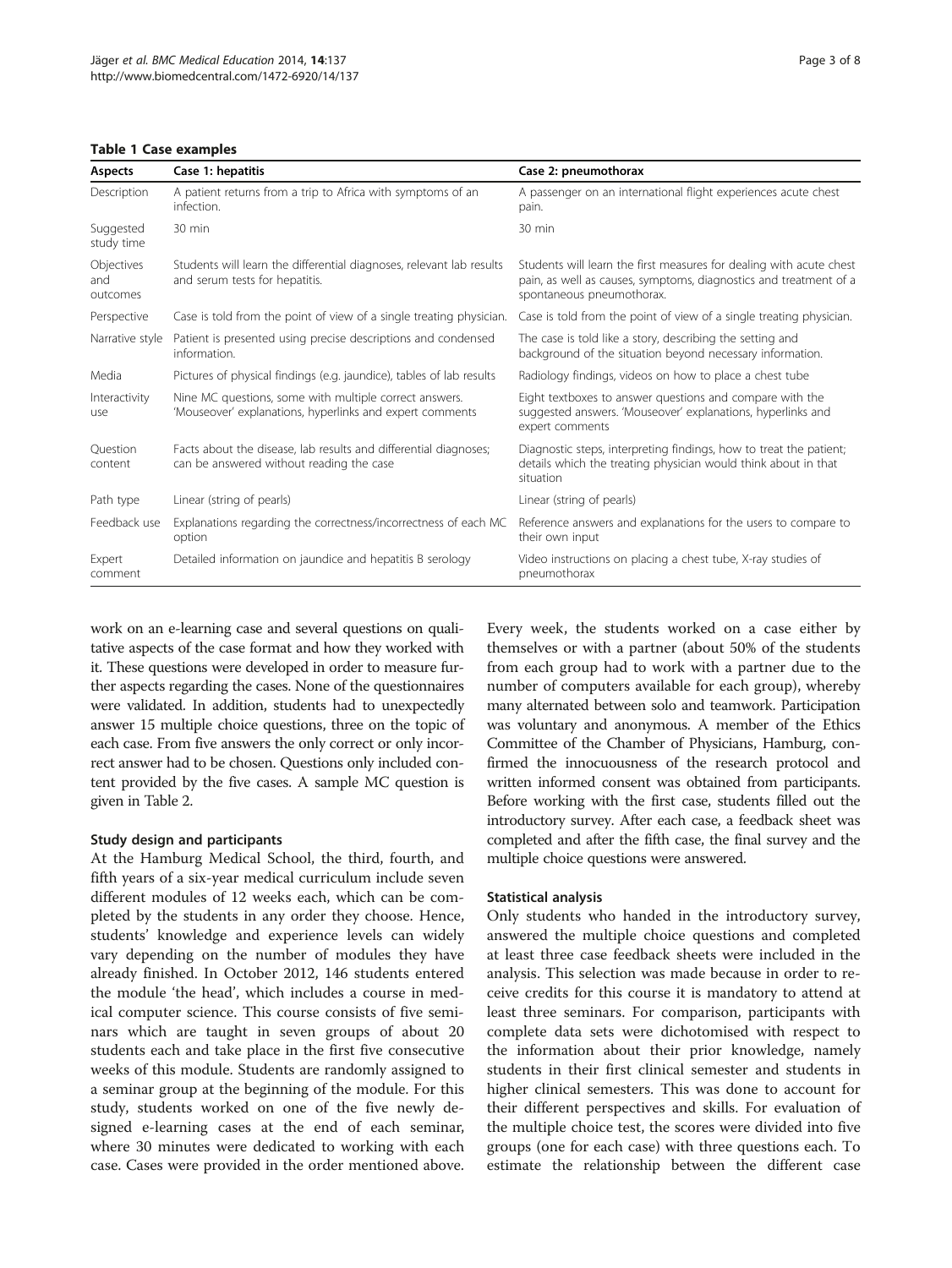<span id="page-3-0"></span>

rating aspects and teamwork as well as the three case design characteristics narrative style, question type and question content fitted mixed model was used while these predictors were modelled as fixed effects. For adjustment of the cluster structure, resulting from the multiple measurements, every student rated at least

#### Table 2 Example MC question

| Please interpret the following test results: Anti-Hbc-antibodies:<br>positive; anti-Hbs-antibodies: positive; HBs-antigen: negative |                                                                                  |  |  |  |  |
|-------------------------------------------------------------------------------------------------------------------------------------|----------------------------------------------------------------------------------|--|--|--|--|
| (A)                                                                                                                                 | No final conclusion can be made without knowing the patient's<br>Anti-Hbe status |  |  |  |  |
| (B)                                                                                                                                 | Acute hepatitis B infection                                                      |  |  |  |  |
| (C)                                                                                                                                 | Chronic hepatitis B infection                                                    |  |  |  |  |
| (D)                                                                                                                                 | Status after hepatitis B vaccination                                             |  |  |  |  |
| (E)                                                                                                                                 | Status after hepatitis B infection*                                              |  |  |  |  |
|                                                                                                                                     | *correct answer.                                                                 |  |  |  |  |

one VP case and every VP case was rated by several students. Both clusters were modelled as crossed random effects. Further variables of interest or potential confounders, which were also modelled as fixed effects were students' gender, age, previous knowledge, e-learning interest and e-learning experience. Additionally, an interaction term between teamwork and previous knowledge was included and excluded when not significant. Aspects from the final survey were analysed by regression analysis with the same list of predictors used for the mixed model analysis. Adjusted means and 95%-confidence intervals (95%-CI) are reported. P-values <0.05, two sided, were considered significant. Nominal p-values are reported without correction for multiplicity. All analyses were conducted using Stata 13.1, STATA Corporation, college station, Texas, US.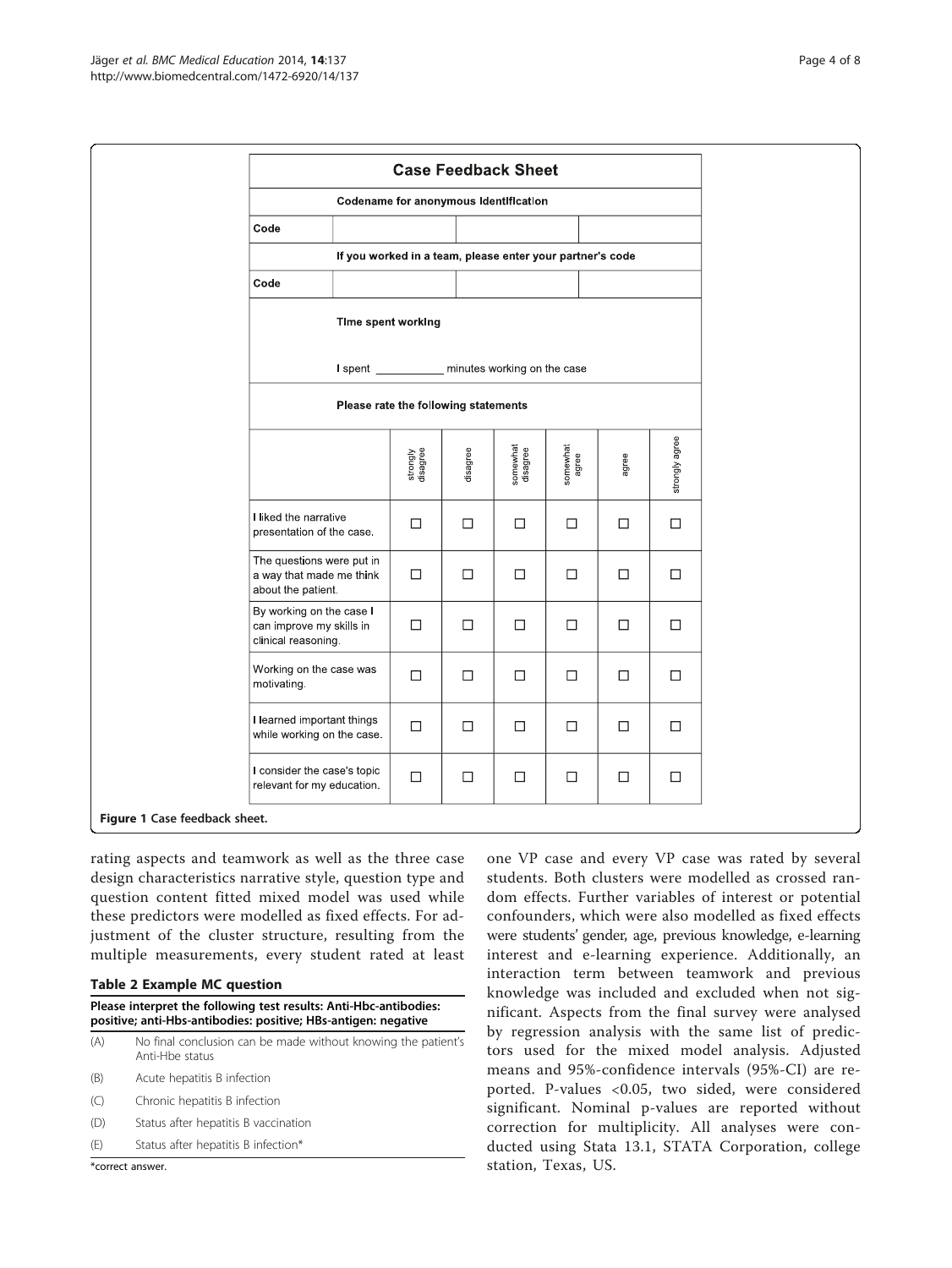## Results

Of the 146 students participating in the course, 108 were included in this study. The primary reason for exclusion was not answering the final multiple choice questions, which eliminated all students who did not attend the fifth seminar. Sociodemographic data of the 108 included students and their disposition towards e-learning are provided in Table 3.

A total of 496 case feedback sheets were returned over all five cases. Occasional missing answers led to reduced total numbers for some items. The results of the case feedback sheets and the multiple choice test are summarized in Table [4](#page-5-0). The topics of the VP cases were considered to be very relevant (5.1; 95%-CI [4.9;5.2]). Except for "relevance" and "question content", female students rated all case feedback items ("motivation", "perceived learning effect," "narrative style" and "question type") significantly more positively than male students did. Furthermore, students who had a greater interest in e-learning rated all aspects except "question content" more positive. While students who worked in teams received a significantly higher test score  $(p = 0.038)$ they reported a significantly lower perceived learning effect compared with students without teamwork ( $p =$ 0.046). Students with prior clinical knowledge also received better test scores (p < 0.001). Students with prior clinical knowledge or with e-learning experience needed significantly less time to work with the VP cases ( $p < 0.001$ ) and  $p = 0.047$ , respectively) and students who worked in teams were occupied with the VP cases significantly longer  $(p < 0.001)$ .

The final survey (Table [5](#page-5-0)) revealed that students with an interest in e-learning or with prior knowledge would like to spend significantly less time with a case  $(p < 0.019)$ and p < 0.021, respectively). Students with an interest in e-learning also showed significantly more interest in increased media use for the cases, would work on similar cases in their free time, would like a 'take' home message' at the end of each case and read all 'answer comments' thoroughly. Meanwhile they did not significantly differ in having read the 'experts comments'. Furthermore, students with no previous clinical knowledge and female students read the 'expert comments' significantly more frequently (48%; 95%-CI [45%;52%] versus 33%; 95%-CI [30%; 37%] and 48%; 95%-CI [44%; 53%] versus 38%; 95%-CI [35%; 41%]).

## **Discussion**

Students answered significantly more questions correctly when they had worked on a case with a partner. Although this effect is only small, it supports our hypothesis that teamwork increases the retention of medical knowledge from VP cases. It is known from continuing medical education that participants consider team-based case discussions to be important to enhance their learning [\[13\]](#page-7-0). Interestingly, in our study students perceived a significantly higher learning effect when they worked by themselves even though their test scores demonstrate the opposite. It is possible that the level of difficulty might not have been appropriate for students with less clinical experience, due to the presentation of too much new information at once [\[12\]](#page-7-0). This overload of new information might also have led to a more superficial learning approach [\[18\]](#page-7-0). However, when interpreting our results and comparing them with the study by Huwendiek et al. [[12\]](#page-7-0), it needs to be taken into account that our study was performed in a medical computer science course and the VPs were not embedded in a clinical setting. This could lead to certain limitations in the comparison.

In our setting, students with no prior clinical knowledge read the 'expert comments' more frequently than students with prior knowledge and needed significantly more time to work on the VP cases. This can easily be attributed to needing more time to interpret the given information and skipping less of the explanations. Students without prior knowledge performed significantly worse on the MC test. This underscores the theory that the activation of prior knowledge, in combination with acquiring new knowledge [\[18](#page-7-0)], seems to be a successful learning strategy when working with VP cases. Hence, the design and content of VP cases should be adapted to the placement of the cases in medical students' curriculum. Another area for improvement could be the placement of relevant information where it cannot be skipped, rather than on optional cards, like the 'expert comment', which can be used at the student's discretion. Skipping information while using VPs has been documented as an issue in

| Table 3 Students' characteristics with respect to their prior clinical knowledge and their disposition towards e-learning |  |  |
|---------------------------------------------------------------------------------------------------------------------------|--|--|
|---------------------------------------------------------------------------------------------------------------------------|--|--|

|                             | Participants (n) | Age mean (SD) | E-learning interest mean (SD) | E-learning experience mean (SD) |
|-----------------------------|------------------|---------------|-------------------------------|---------------------------------|
| Prior clinical knowledge    | Male (18)        | 26.16 (4.33)  | 4.33(1.23)                    | 3.72(1.13)                      |
|                             | Female (32)      | 24.56 (5.49)  | 3.94(1.19)                    | 3.31(1.26)                      |
|                             | Total $(50)$     | 25.14(5.12)   | 4.08(1.21)                    | 3.46(1.22)                      |
| No prior clinical knowledge | Male (18)        | 24.00 (2.52)  | 4.67(0.84)                    | 4.00(1.28)                      |
|                             | Female (40)      | 22.37 (2.64)  | 4.15(1.05)                    | 3.45(0.93)                      |
|                             | Total (58)       | 22.88 (2.67)  | 4.31(1.01)                    | 3.62(1.07)                      |
|                             |                  |               |                               |                                 |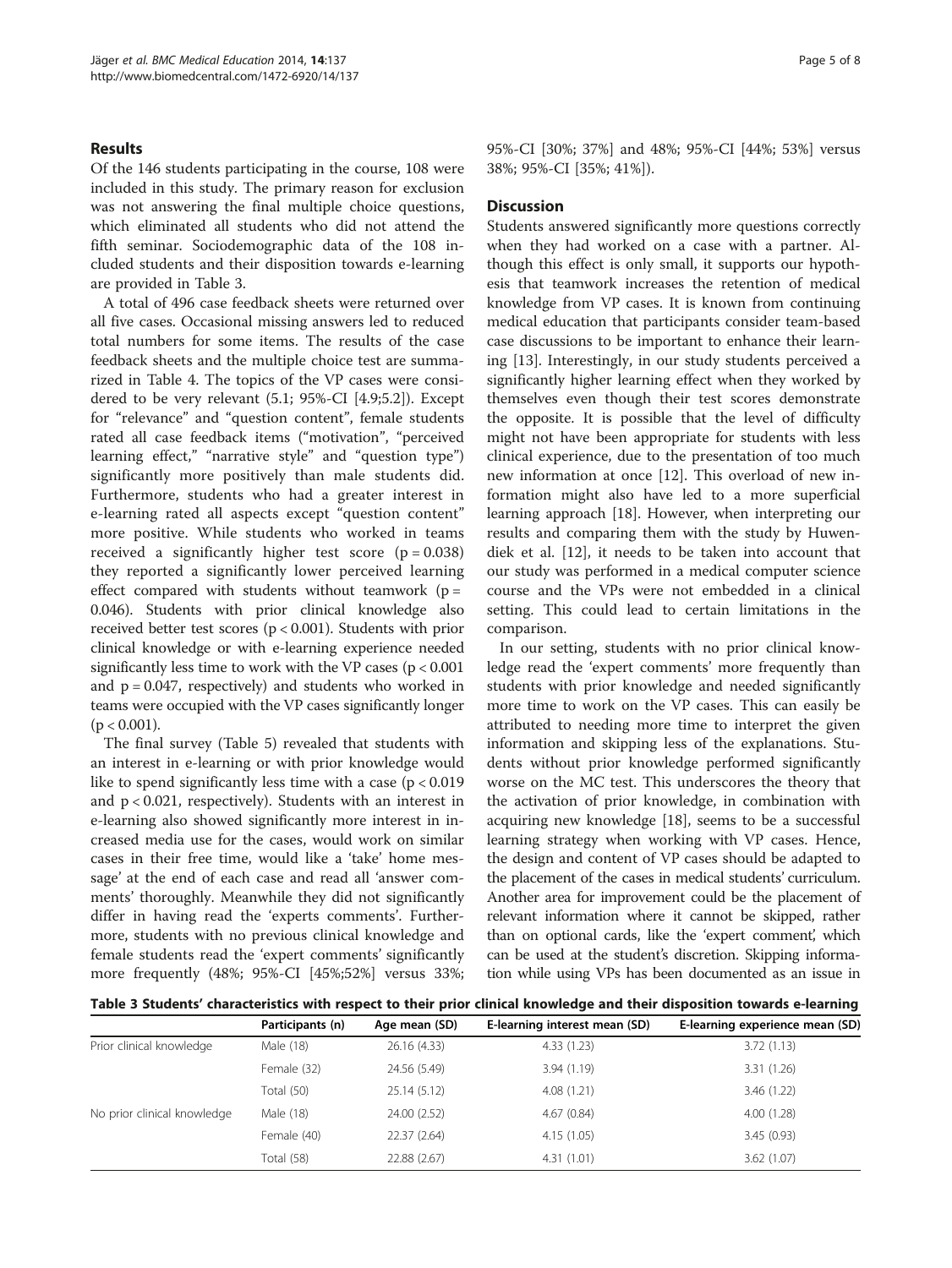| <b>Variables</b>           |        | Relevance<br>mean<br>[95%-CI] | <b>Motivation</b><br>mean<br>[95%-CI] | Perceived<br>learning effect<br>mean [95%-CI] | <b>Narrative</b><br>style mean<br>[95%-CI] | <b>Ouestion</b><br>type mean<br>[95%-CI] | <b>Ouestion</b><br>content mean<br>[95%-CI] | <b>Minutes spent</b><br>working mean<br>[95%-CI] | MC score<br>mean<br>$[95%-Cl]$ |
|----------------------------|--------|-------------------------------|---------------------------------------|-----------------------------------------------|--------------------------------------------|------------------------------------------|---------------------------------------------|--------------------------------------------------|--------------------------------|
|                            | Male   |                               | 4.2 [4.0;4.4]                         | 4.1 [3.9;4.4]                                 | $4.4$ [4.2;4.7]                            | $4.3$ [ $4.1;4.5$ ]                      |                                             | n.s.                                             |                                |
| Sex                        | Female |                               | $4.5*$ [4.4;4.7]                      | $4.5*$ [4.3;4.7]                              | $4.8*$ [4.6;5.0]                           | $4.7*$ [4.5;4.8]                         |                                             |                                                  |                                |
| Prior                      | No     |                               | $5.1$ [5.0;5.2]<br>n.s.               |                                               | n.S.                                       |                                          | $4.5$ [4.4;4.7]                             | 14** [12;15]                                     | $1.7$ [1.5;1.9]                |
| knowledge                  | Yes    |                               |                                       | n.s.                                          |                                            |                                          |                                             | 12 [10;13]                                       | $2.1***$ [1.9;2.3]             |
| <b>Teamwork</b>            | No     |                               |                                       | $4.5*$ [4.3;4.7]                              |                                            |                                          |                                             | 12 [11;13]                                       | 1.8 [1.6;2.0]                  |
|                            | Yes    |                               |                                       | 4.3 $[4.1;4.5]$                               |                                            |                                          |                                             | 13** [12;14]                                     | $1.9*$ [1.7;2.1]               |
| Age                        |        |                               |                                       |                                               |                                            |                                          |                                             | n.S.                                             |                                |
| E-learning experience      |        |                               |                                       | n.s.                                          |                                            |                                          |                                             | $-0.5*$ <sup>1</sup> [-1;0]                      |                                |
| <b>E-learning interest</b> |        | $0.16*1$<br>[0.04; 0.28]      | $0.21*$ <sup>1</sup><br>[0.07; 0.36]  | $0.17*1$<br>[0.02; 0.31]                      | $0.15*1$<br>[0.01; 0.30]                   | $0.16*1$<br>[0.02; 0.31]                 |                                             | n.s.                                             | n.s.                           |

<span id="page-5-0"></span>

| Table 4 Effects of student characteristics on case feedback and MC score |  |  |
|--------------------------------------------------------------------------|--|--|
|--------------------------------------------------------------------------|--|--|

 $*$ p < 0.05  $*$  $*$ p < 0.001 <sup>1</sup> gradient [95%-CI].

other studies as well [\[19\]](#page-7-0). Another important factor to prevent students from skipping information is case length. When asked, students in our study wanted to spend only about 13 minutes working on each case. In actuality, students spent about 13 minutes per case. Cases that appear too long may make students inclined to skip over relevant information.

Relevance, a design aspect [\[12](#page-7-0)] that could not be modified in our VP cases has been described as one of the five core attributes of a conceptual framework for designing patient cases for medical education in general [[20\]](#page-7-0) and is one of the ten principles of virtual patient design [\[12\]](#page-7-0). In our e-learning setting, participants considered the content of the VP cases to be very relevant independent of case design, prior knowledge or teamwork. Hence, the topics of our VPs seem to have been chosen well. However, the desire for a take-home message at the end of a VP case to summarize the most important aspects of the case reached the highest score in our final questionnaire. This desire was significantly stronger in students with less prior clinical knowledge. This suggests that Huwendiek et al.'s [\[12\]](#page-7-0) recommendation for a 'focus on relevant learning points' needs further consideration in our case design to reach the greatest learning benefit, especially when we want to use it with students with less clinical experience . Contrary to other findings on team-based learning [[13,16\]](#page-7-0), working in teams had no significant effect on students' motivation to work with VP cases in our study.

Of the three case design principles that we modified in our VP cases, Huwendiek et al. postulate that VPs should require students to make all the clinical decisions a doctor would make [\[12\]](#page-7-0). This, however, could be very time-consuming. In our study, students wished to spend an average of about 13 minutes working with a VP case. In fact, they did work for approximately 13 minutes per case, even though the cases were designed to take up to 30 minutes when worked on thoroughly. When students worked in teams or had less clinical knowledge, they spent a significant but practically irrelevant one to two minutes more on each case. While adequate study time should be provided when integrating e-learning modules

| Table 5 Influence of student characteristics on final evaluation questionnaire |  |  |  |
|--------------------------------------------------------------------------------|--|--|--|
|--------------------------------------------------------------------------------|--|--|--|

| <b>Variables</b>           |        | Ideal case<br>duration mean<br>[95%-CI] | More media usage<br>would improve<br>the cases mean<br>$[95% - CI]$ | I could imagine<br>working on similar<br>cases outside of class<br>mean [95%-Cl] | I would like a<br>'take-home<br>message' at the<br>end mean [95%-CI] | I read all answer<br>comments<br>thoroughly mean<br>[95%-CI] | I read the<br>'expert comment<br>$%$ ) mean<br>$[95%-Cl]$ |
|----------------------------|--------|-----------------------------------------|---------------------------------------------------------------------|----------------------------------------------------------------------------------|----------------------------------------------------------------------|--------------------------------------------------------------|-----------------------------------------------------------|
| Sex                        | Male   |                                         | $4.2*$ [4.1; 4.4]                                                   |                                                                                  | $5.0*$ [4.9; 5.2]                                                    |                                                              | 48%** [44%; 53%]                                          |
|                            | Female | n.s.                                    | $4.0*$ [3.9; 4.1]                                                   | n.s.                                                                             | 4.8 [4.7; 4.9]                                                       | n.s.                                                         | 38% [35%; 41%]                                            |
| Prior<br>knowledge         | No     | 13.5* [13.1; 13.9]                      | n.s.                                                                |                                                                                  | 4.8 [4.7;4.9]                                                        | $4.1*$ [4.0; 4.2]                                            | 48%** [45%; 52%]                                          |
|                            | Yes    | 12.7 [12.3; 13.2]                       |                                                                     |                                                                                  | $5.0*$ [4.9; 5.1]                                                    | $3.8$ [ $3.7; 3.9$ ]                                         | 33% [30%; 37%]                                            |
| Age                        |        |                                         | $-0.03*^1$ [ $-.05;0$ ]                                             |                                                                                  | n.s.                                                                 |                                                              |                                                           |
| E-learning experience      |        | n.s.                                    | $0.17*^1$ [0.07; 0.27]                                              |                                                                                  |                                                                      |                                                              | n.S.                                                      |
| <b>E-learning interest</b> |        | $0.42*$ <sup>1</sup> [0.07; 0.77]       | $0.14*^1$ [0.04; 0.24]                                              | $0.27***^1$ [0.1: 0.36]                                                          | $0.09*$ <sup>1</sup> [0.00; 0.19]                                    | $-0.10*$ <sup>1</sup> [-0.20; 0.00]                          |                                                           |
|                            |        |                                         |                                                                     |                                                                                  |                                                                      |                                                              |                                                           |

 $*$ p < 0.05  $*$  $*$ p < 0.001 <sup>1</sup> gradient [95%-CI].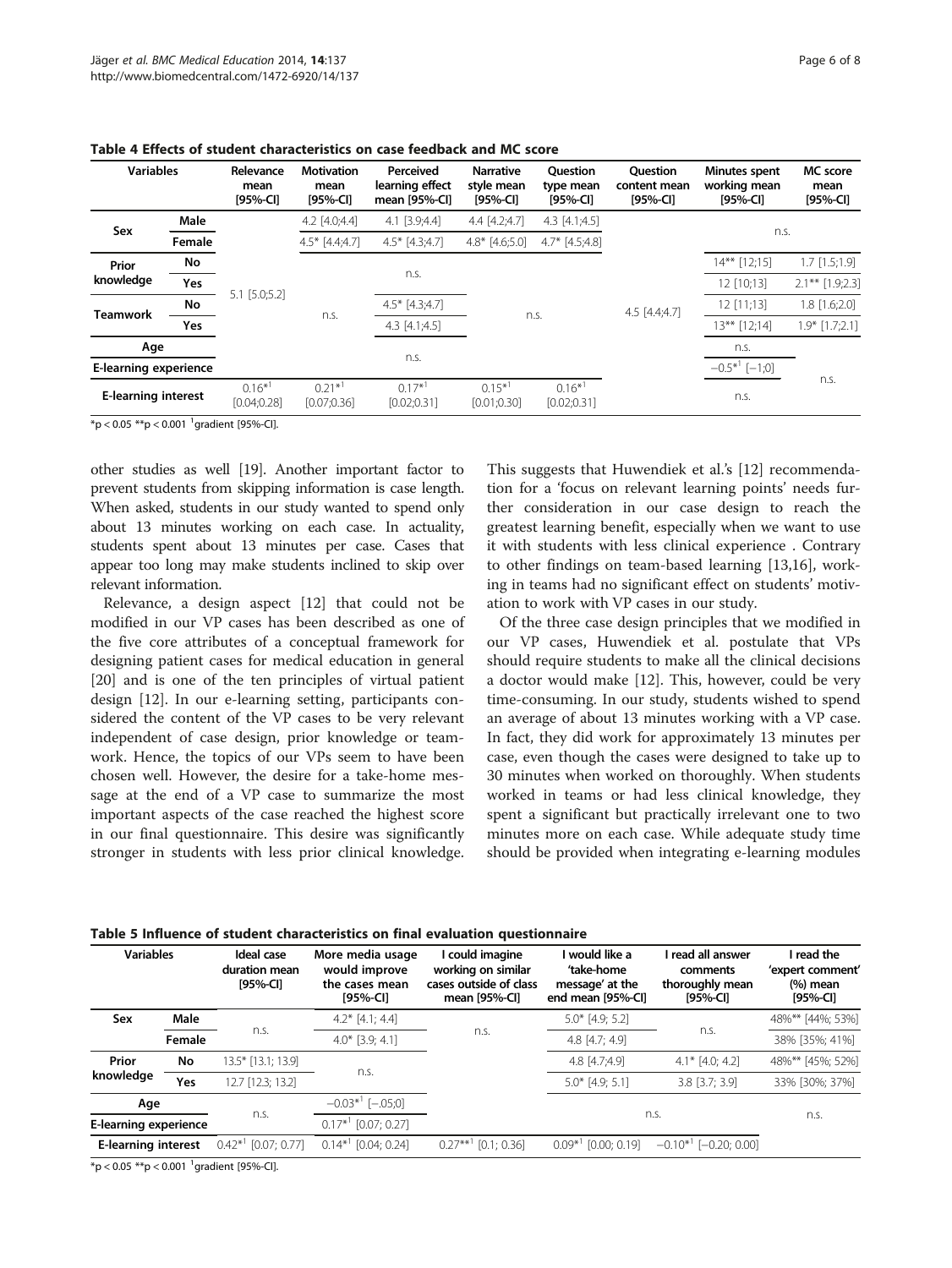[[21\]](#page-7-0), with respect to our findings, it seems necessary to compromise on the design of VP cases between the authenticity of the students' tasks, the conveyance of relevant aspects of medical knowledge and the time students might be willing to spend on a VP case. Since students' ratings for the VP case design criterion 'narrative style' did not reveal any significant differences – except for being rated more positively by female students - using a short narrative style for VP cases might be an option to save reading time.

Regarding the use of media, Huwendiek et al. recommend 'adequate use of media' to make things as realistic as possible by providing a picture or footage of the patient and specific findings [[12\]](#page-7-0). Although our use of media was less than what Huwendiek et al. postulated to be advantageous [\[12\]](#page-7-0), the feedback showed that there was only a moderate wish for more media in the VP cases, mostly among students with high e-learning interest or experience. While this makes our findings compatible, a study by Moreno & Mayer [\[22](#page-7-0)] concluded that more media in e-learning did not have a significant effect on test results. A learning-realism trade-off has also been described to be beneficial in a recently published qualitative study on virtual patient design, which explored what concepts work, and for what reasons [[19](#page-7-0)].

Furthermore, it has been demonstrated that the choice of teaching strategy (i.e. e-learning being mandatory) had a bigger influence on learning outcomes than intrinsic motivation [\[23](#page-7-0)]. Students also worked longer on a case when VPs were newly introduced, but lost interest in working with VPs when the cases were not used in a blended learning approach [[24\]](#page-7-0). Students' time working with VPs also increased when they were aware that the exam covered the learning objectives embedded in the cases [[9\]](#page-7-0). Therefore, the integration of VPs into a mandatory course – as in our study design, even though students were not aware that an exam was to follow – might be of greater influence on students' learning than the actual time spent on each case. In general, most aspects of our VP cases were rated significantly more positively by female students and by students with an interest in e-learning, even though these groups did not show significantly better test results. Therefore, in order to make students work with VP cases, student perception should be considered in the design. Curricular planners should take into account when and how to work with VP cases for best learning outcomes, considering the students' level and applying teamwork.

## Strengths and limitations

One strength of our study is that the students were not explicitly recruited, but normal course participants who had not been fully briefed on the purpose of their tasks. They were neither informed about the exact implications of their feedback from each VP, nor that working individually or in a team was one variable being tested in our study. Unfortunately, this design also means that there was no pre-test or control group and that the feedback is potentially less reflective than it would have been with a group that was told to pay attention to certain design details of each VP case. A major limitation of our study is that the VPs were used within a medical computer science course. Students in such a course will approach the VPs with a very different focus than if the VPs were integrated into a clinical course where students would be much more motivated to learn from them. The students were not aware that at the end of the course they were going to be tested on the medical knowledge contained in the five VPs. Thus, their attention was not geared towards retaining certain information from the VP cases in the way it is while preparing for an exam. Due to our repeated pattern of case presentation and evaluation, there might also have been a sequencing effect diminishing the level of reflection in the case feedback. Furthermore, it is a limitation that the questionnaires were not validated.

The dropout rate of students who did not participate in the MC test after the fifth seminar was 26%, most likely due to the fact that it is only necessary to attend three of the five seminars in order to earn the credit for the course. Despite this, we still had 108 participants whose results could be used for statistical analysis. Unfortunately, the multiple choice test we used in this study had to be very short, considering that it was a surprise and that the time for the test had to be deducted from the seminar. To improve the reliability and to confirm the results from this study, a longer MC test with a higher number of questions per VP case needs to be designed. There may also have been a setting bias for the time students spent working on the cases because the cases were presented at the end of regular seminars. Thus, finishing the case meant being able to leave, which may have caused some participants to work faster or more superficially than they might have under different circumstances.

## Conclusion

Considering that students are willing to spend about 15 minutes on average for working with a VP case, short cases with relevant diseases, strategic placement of important information in prominent places and a take-home message seem to be the most important design aspects. Teamwork and cases adapted to the students' level seem to enhance knowledge retention and thus should be considered in a blended learning approach. Further studies with VP cases, adapted to these requirements and followed by a more extensive and reliable knowledge test, need to be designed in order to corroborate the findings from this study.